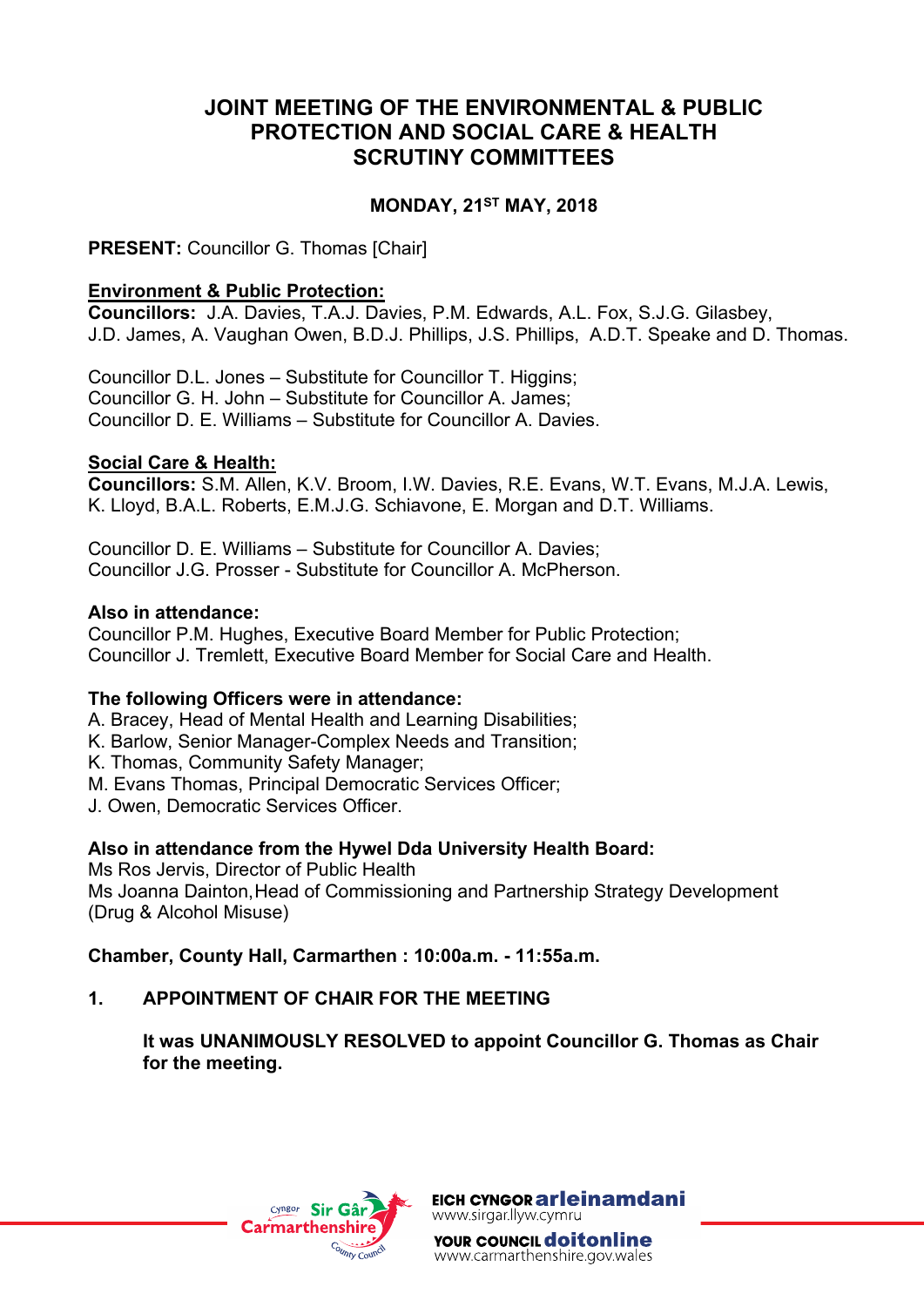## **2. APOLOGIES FOR ABSENCE**

Apologies for absence were received from Councillors A. Davies, T. Higgins, A. James, E.G. Thomas and A. McPherson.

## **3. DECLARATIONS OF PERSONAL INTEREST**

There were no declarations of personal interest.

## **4. DECLARATIONS OF PROHIBITED PARTY WHIPS**

There were no declarations of prohibited party whips.

#### **5. PUBLIC QUESTIONS**

The Chair advised that no public questions had been received.

#### **6. AREA PLANNING BOARD'S DRUG & ALCOHOL MISUSE ANNUAL REPORT 2017**

The Chair welcomed, to the meeting, Ms Ros Jervis, Director of Public Health and Ms Joanna Dainton, Head of Commissioning and Partnership Strategy Development (Drug & Alcohol Misuse) of the Hywel Dda University Health Board.

The Committee considered the Area Planning Board report on Drug and Alcohol Misuse Annual Report 2017 which covered a range of areas, serving to inform members and update them on current commissioning arrangements and the provision of substance misuse services. Information was included on

- the strategic objectives regarding the provision of such services, the funding arrangements and services/projects commissioned;
- local developments and confirmation of the governance and planning arrangements in place on a regional basis.

The following queries were raised on the report:-

• Reference was made to the achievements made during 2017 which included the distribution of 397 Naloxone kits. It was asked who the naloxone kits had been provided to. Furthermore, it was commented that it could be beneficial to raise the awareness of naloxone and its purpose this could be achieved by rolling out the Naloxone roadshow throughout the county and providing training to door supervisors of pubs/clubs. The Director of Public Health explained that Naloxone was a medication used to block the effects of [opioids,](https://en.wikipedia.org/wiki/Opioids) especially in cases of an [overdose](https://en.wikipedia.org/wiki/Opioid_overdose) and that kits had been distributed widely. She acknowledged that raising awareness would be beneficial and would consider widening the training programme in the future. The Head of Commissioning and Partnership Strategy Development (Drug & Alcohol Misuse) added that Naloxone is already distributed widely throughout the Hywel Dda area.



EICH CYNGOR arleinamdani www.sirgar.llyw.cymru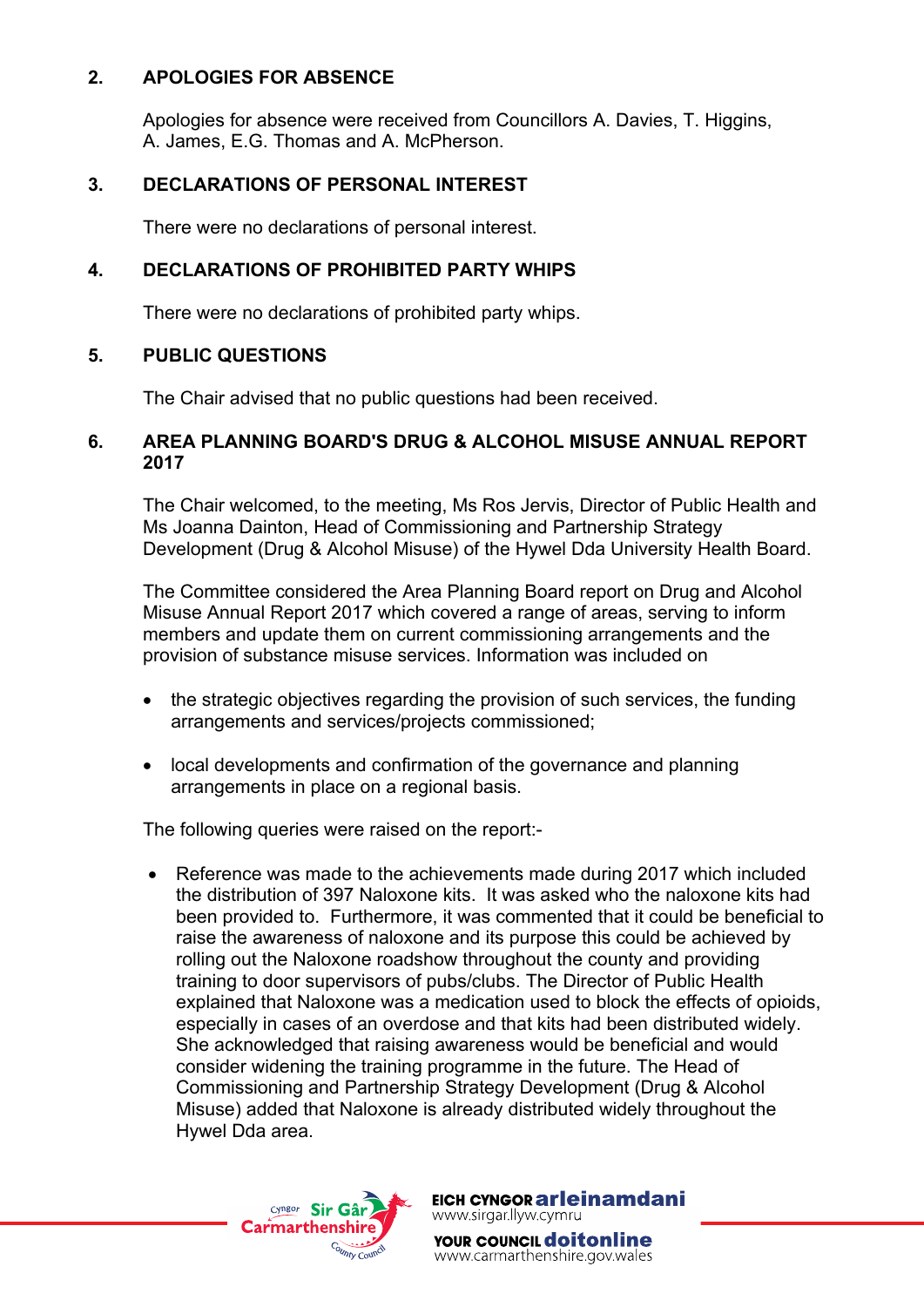Strong concern was raised in relation to the increasing number of young people that have issues in connection with alcohol and drugs and it was hoped that the direction of travel was to try to eradicate issues not just 'paper over the cracks'. The Director of Public Health acknowledged that this was a challenging area and that continuous research was being undertaken to ensure the right services were being commissioned. The Area Planning Board comprised of multiagencies, all of which have a responsibility to tackle the complexity of issues that is presented. This incorporated treatment services which provide a holistic approach and a dual group which supports and navigates challenging issues in relation to mental health and addiction.

Furthermore, the Director of Public Health explained to the Committee that intelligence has revealed that alcohol dependency was not just limited to young persons, it was found to affect a wide range of ages including older age groups. Education, prevention and early intervention work were key areas of focus for the Board which was essential in order to reduce alcohol dependencies. The Head of Commissioning and Partnership Strategy Development added that the Area Planning Board would be undertaking exercises to commission services within education sector in schools and colleges.

- With regard to the Well-being of Future Generations Act 2015 and the 5 ways of working, it was asked, if there any collaborative working with the third sector and communities? The Head of Commissioning and Partnership Strategy Development stated DDAS which was an Adult Drug and Alcohol Service works in partnership with Dan 24/7, Barod (formerly known as Drugaid Cymru) and Kaleidoscope, all of which have close links with the local communities and businesses. In addition, the Area Planning Board was structured around priority areas of the Welsh Government Strategy and included a delivery plan which focused on treatment and recovery.
- Reference was made to Children in Need with Parental Substance Misuse problems. A query was raised regarding the definition of Children in Need. The Senior Manager-Complex Needs and Transition explained that children in need represented children in care and support and which included children who were known to social services and those children/families how were identified as needing additional support.
- It was asked, how do we know if services are successful? The Head of Commissioning and Partnership Strategy Development stated that the Area Planning Board receive and scrutinise a report on all services on a quarterly basis, highlighting areas of concern to the Chair of the Area Planning Board. In addition, the structure of the Board allowed for tight assurance and robust monitoring.
- Officers were asked how the service provided by drop in centres is measured and the Head of Commissioning and Partnership Strategy Development (Drug & Alcohol Misuse) explained that on a quarterly basis all drop in centres have to provide information and if any issues are raised then they are reported to the Board. The Health Board has a very tight assurance framework and if an agency is not providing value for money for the service user then the Board will intervene.



EICH CYNGOR arleinamdani www.sirgar.llyw.cymru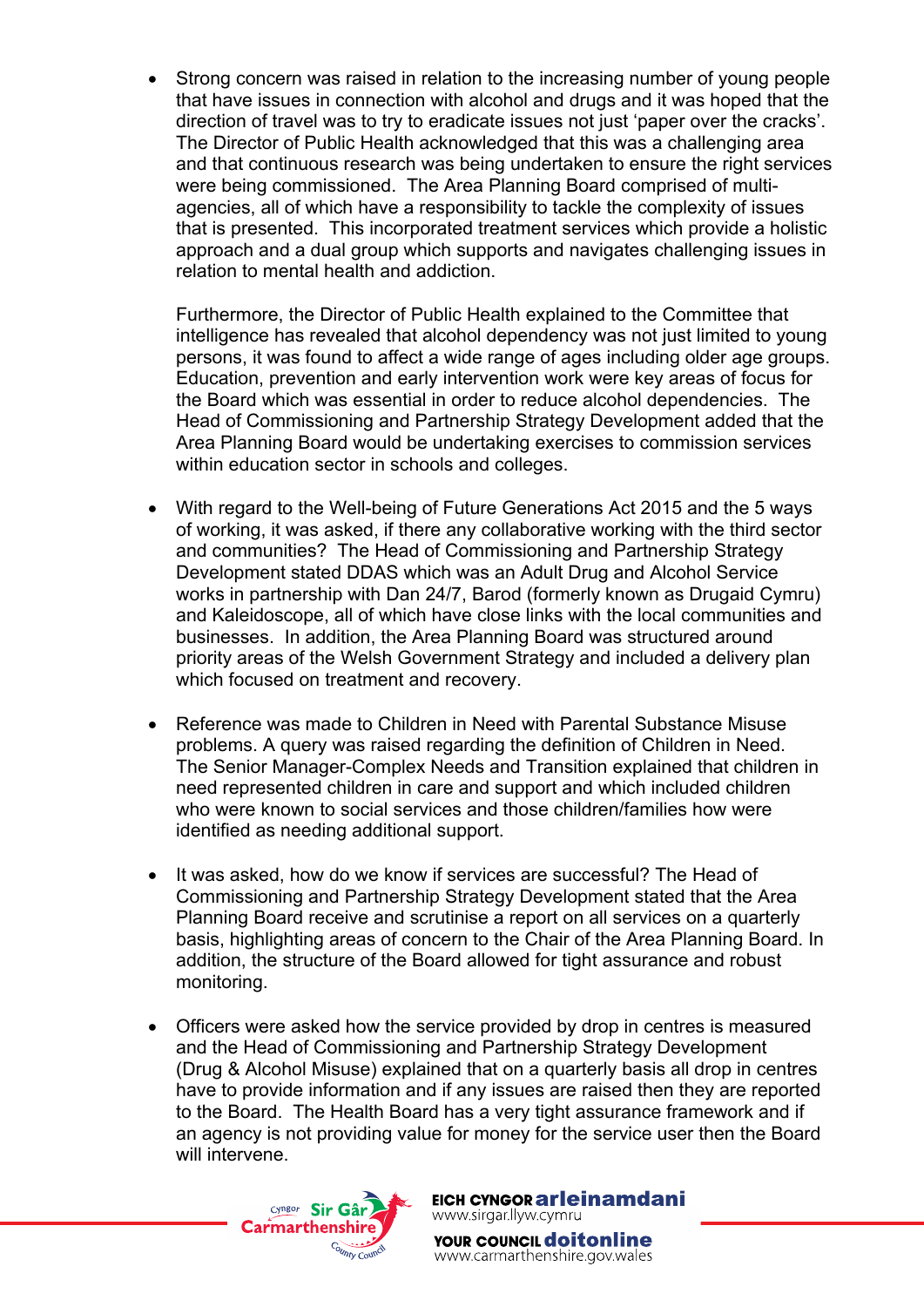- It was asked, if a review of the Annual Planning Board's effectiveness was planned? The Director of Public Health stated that the Health Inspectorate Wales had earlier this year commissioned a review into all the Area Planning Board's throughout Wales. The outcomes of the review was due to be published July/August 2018.
- Reference was made to the 5000 bed days that had been taken up by patients with alcohol related conditions within the Hywel Dda Health board. It was commented that it was interesting to note that the cost to the Health Board was over £5.2 million per day with regard to the inpatient treatment alone.

The Chair thanked both the Director of Public Health and the Head of Commissioning and Partnership Strategy Development for the detailed report and presentation.

## **UNANIMOUSLY RESOLVED that the report be received.**

## **7. SUBSTANCE MISUSE SERVICE ANNUAL REPORT 2016-17**

The Committee considered the Substance Misuse Service Annual Report 2016-17 which outlined the objectives for the forthcoming year.

The report provided statistical information on a range of different referral categories and breakdown of data in relation to age, gender and substances used.

The following queries were raised on the report:-

- In response to a query raised regarding homelessness caused by alcohol/drugs dependency, the Senior Manager-Complex Needs and Transition stated that there were close links with homelessness and alcohol/drug use which had been considered and included within Homelessness Strategy.
- With regard to rehabilitation, it was asked, if the 'dry house' project was working? The Senior Manager-Complex Needs and Transition explained to the Committee that the project, based in Ty Croes, was a 5 bedroom property, specifically aimed to assist individuals who were on a journey of recovery by providing specialist advice within a supportive environment and that there had been a number of success stories in relation to the project.
- In response to a query raised regarding alcohol and drug related brain damage, the Senior Manager-Complex Needs and Transition stated that whilst there was evidence to suggest that there was a link between alcohol and people developing cognitive difficulties leading to dementia in later life, there was no real evidence to suggest a link between drug use and brain damage. However, there could be links with drug use and the possible impact on mental health.



EICH CYNGOR arleinamdani www.sirgar.llyw.cymru